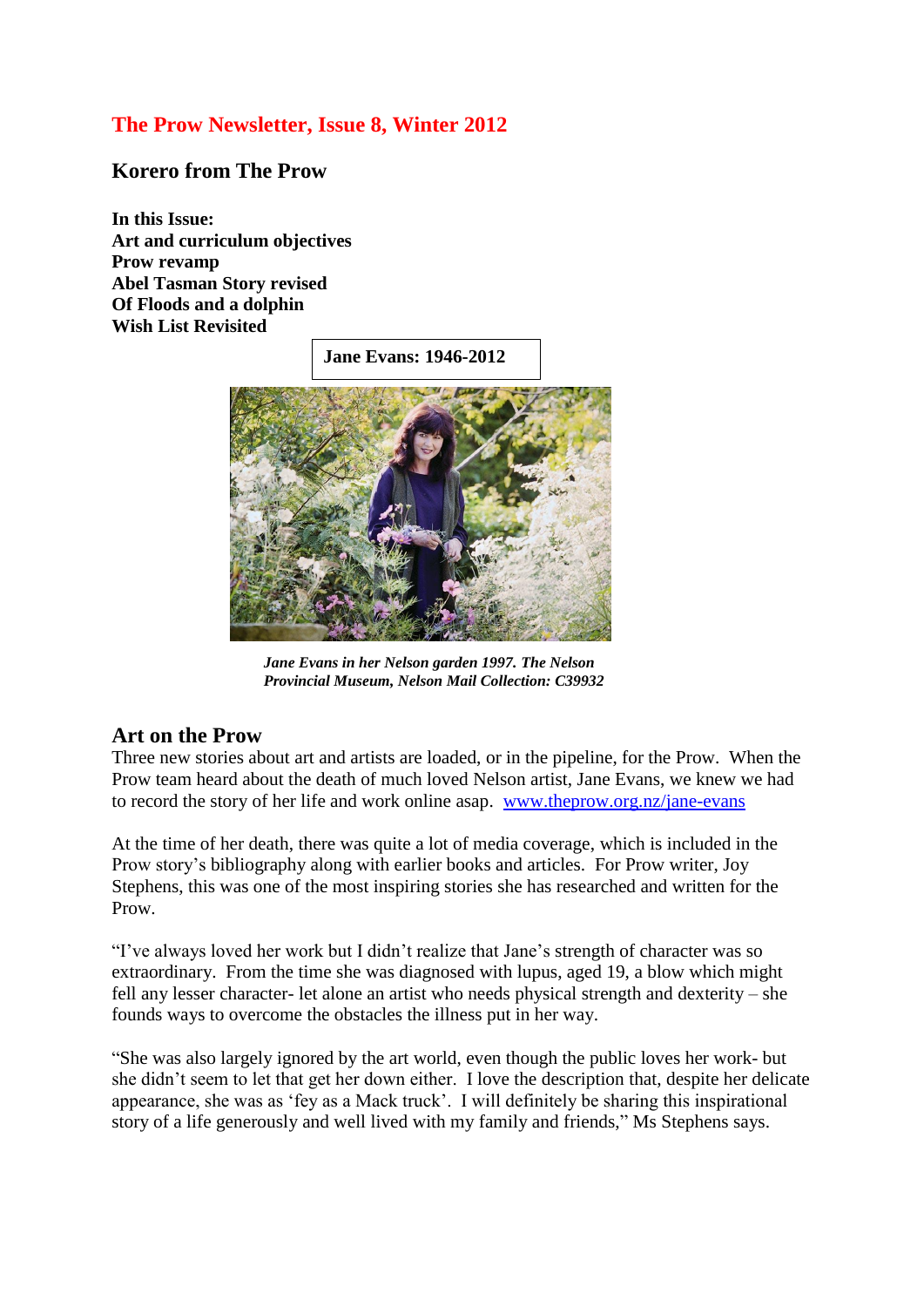A week or so earlier, Joy met Marie Simburg-Hoglund from Nelson's Hoglund Art Glass. Marie and her husband, Ola arrived in Nelson in 1984 and set up a glassblowing studio where they created beautiful Pacific-inspired pieces of glass which reflected their Swedish heritage and training. By the late 1990s, there were galleries throughout New Zealand and the world, with people such as Bill Clinton and Elton John dropping by to buy a piece.

The world was seemingly their oyster, but in 2005, on the verge of signing the contract for a gallery in Beverly Hill's Rodeo Drive, Marie realized that they really loved making glass, not running businesses. So today, with their two sons also trained master craftsmen, the Hoglunds run a family business from their Lansdowne Road complex, with Hoglund art glass still in demand around the world.

And coming soon: a story about New Zealand's eminent  $19<sup>th</sup>$  Century watercolour artist- John Gully. An early European colonist, John Gully sketched and painted around Nelson and New Zealand, showing the poetic grandeur of the landscape. Interestingly, he completed a series of 12 watercolours of mountains and glaciers in Canterbury based on sketches done by geologist, Dr Julius von Haast, without laying his eyes on them. He had been unable to take two months leave from his job as draughtsman at the Nelson provincial survey office.

Subscribe to our RSS feeds, or follow us on Twitter (TheProwstories) and we'll let you know when the Hoglund Glass and John Gully stories are online.

The artists John Gully, Toss Woollaston [\(www.theprow.org.nz/toss-woollaston\)](http://www.theprow.org.nz/toss-woollaston) and Jane Evans represent three distinct eras in New Zealand's art history, but all lived in, and were strongly identified with Nelson.

**Curriculum Objectives:** There is plenty of material in these Prow stories for local art students to explore our art heritage and their own response to Nelson's physical landscape as well as fulfil curriculum objectives such as: Level 4 Visual Arts: Develop and revisit visual ideas, in response to a variety of motivations, observation and imagination, supported by the study of artists' works. Business studies students, or people considering a creative life, may also find it interesting to examine how the region's artists have made a living from art which can be a risky undertaking in any era.

See [www.theprow.org.nz/resources-for-teachers](http://www.theprow.org.nz/resources-for-teachers) for other ideas about using Prow stories to meet curriculum objectives. Note- many stories have been added to the Prow since this resource was prepared and we'd love to add new stories to the Curriculum Objectives resource. Any help with this would be most gratefully received.

*Mount Arthur 1940's by Toss Woollaston. Reproduced courtesy the Toss Woollaston Trust.*

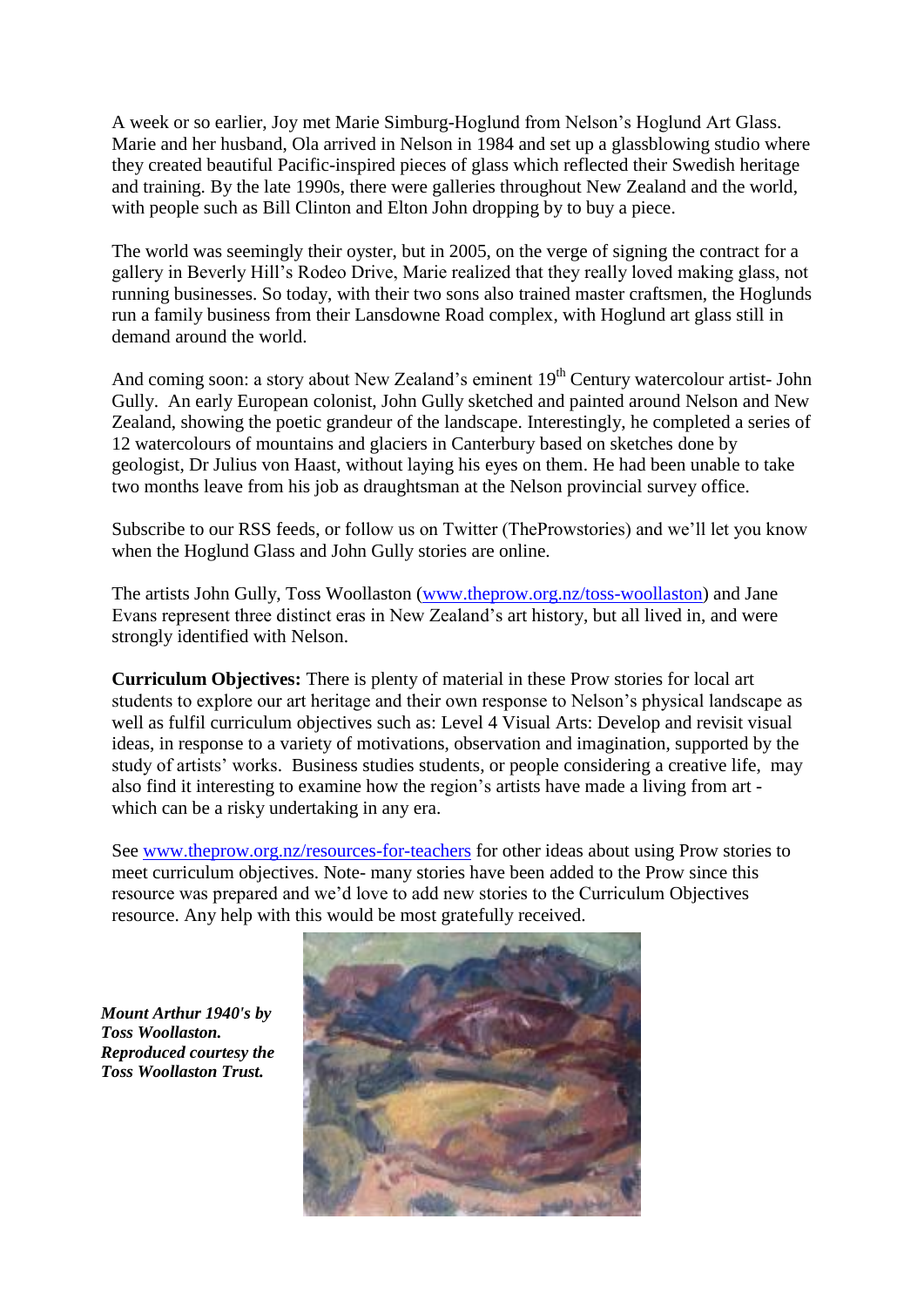#### **Prow Revamp**

There have been a few changes to [www.theprow.org.nz.](http://www.theprow.org.nz/) There is a little tweaking on the Home Page which has a more streamlined features area, with news coming in from our Twitter feed and the latest comments to stories featuring on the Home Page.

A Google site search now allows you to search across the whole site, story content and further resources, and highlights your keywords on your search results pages. The search also allows accurate three letter word searches, for example, allowing the story on the Cut to be found by searching for the first time.

Behind the scenes, we can now embed video and audio properly onto the site - previously we were only able to add links. Security on our forms has been improved, so we are less open to spamming, and the bookmark linking on each story page has been updated to reflect more commonly used 'sharing' tools. The Prow's site administration is now more compatible with the latest versions of Internet Explorer. And there's a better looking timeline feature still to come!



### **Abel Tasman/Māori First Meeting Story Revised**

*Copy of painted portrait of Abel Janszoon Tasman, Art Collection[, The Nelson](http://www.museumnp.org.nz/)  [Provincial Museum](http://www.museumnp.org.nz/)*. [http://www.theprow.org.nz/th](http://www.theprow.org.nz/the-first-meeting-abel-tasman-and-maori-in-golden-bay/) [e-first-meeting-abel-tasman](http://www.theprow.org.nz/the-first-meeting-abel-tasman-and-maori-in-golden-bay/)[and-maori-in-golden-bay/](http://www.theprow.org.nz/the-first-meeting-abel-tasman-and-maori-in-golden-bay/)

In June, Karen Stade and some of the Prow team attended a day-long seminar on the first disastrous meeting between M**ā**ori and Europeans in Golden Bay in 1642. The information they heard at the seminar has resulted in Karen revising the original Prow story, which she wrote back in 2008. The seminar was hosted by the Dutch ambassador, Arie van der Weil and Dutch and New Zealand academics,including Anne Salmond, John and Hilary Mitchell, Grahame Anderson, and Nelson musician, Richard Nunns, who presented and discussed the latest research.

Karen's original Prow story about New Zealand's first meeting between M**ā**ori and Europeans was based on research which indicated there may have been some kind of cultural misunderstanding when M**ā**ori and Abel Tasman's men first met on the water in Golden Bay.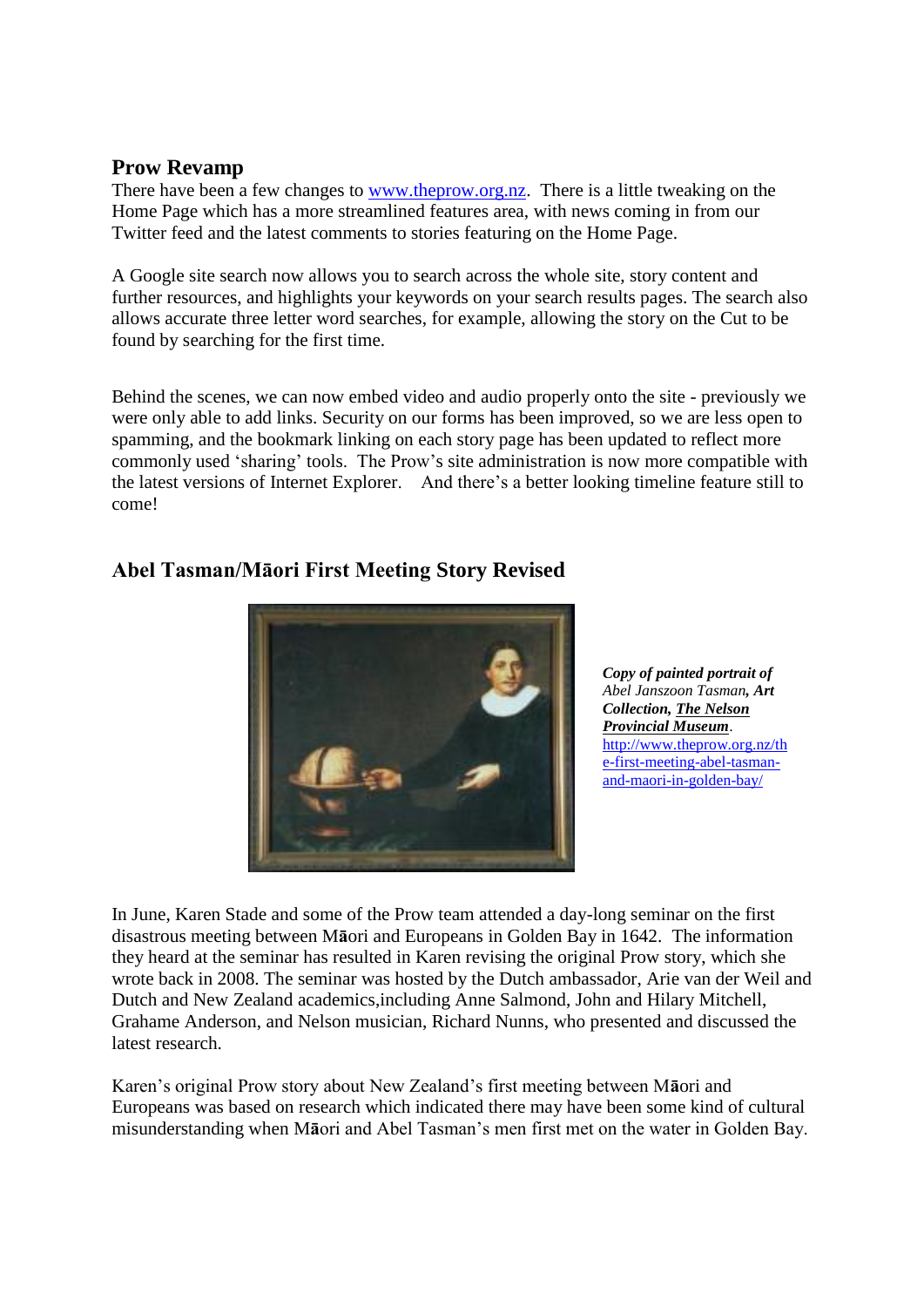The experts at the Abel Tasman 370 seminar were trying to establish what exactly took place during that first exchange, which resulted in the dominant tribe in the area, Ng**ā**ti Tumatakokiri, attacking the Dutch ships, Heemskerck and Zeehaen, resulting in deaths on both sides.

"M**ā**ori played some musical instruments and the Dutch played some back in a kind of exchange and then fired a canon and it was felt that M**ā**ori had taken this to be a challenge. A lot of the history to date has been from the European perspective, however people at the seminar talked about other areas of potential cultural misunderstanding."

The event took place in the middle of the kumara season and there is archaeological evidence of kumara gardens and storage pits. "People from this area had been under attack from many tribes for a long time and were constantly on the alert. Ng**ā**ti Tumatakokiri may have thought the Europeans were going to raid their crops. Kumara was such a critical part of their diet, they might literally have gone to war over it," says Karen.

There were other potential areas of misunderstanding. It was noted there were a lot of M**ā**ori present and while tribes-people are likely to have followed the progress of the boats up the West Coast, they may also have been gathered for a hui or a tangi, when the European ships sailed into view. There was also evidence that Abel Tasman's ships were anchored close to a cave where a taniwha lived and the waters were tapu at certain times.

While Tasman had been warned of the possibility of attack, Māori had experienced a number of bewildering firsts – firearms, tall ships and white men. "Abel Tasman and his men were quite unprepared, did not recognize the signs and blundered into the situation," says Karen.

See Karen's revised story at [www.theprow.org.nz/the-first-meeting-abel-tasman-and-maori](http://www.theprow.org.nz/the-first-meeting-abel-tasman-and-maori-in-golden-bay)[in-golden-bay](http://www.theprow.org.nz/the-first-meeting-abel-tasman-and-maori-in-golden-bay)

And for more on events commemorating 370 years since the first recorded meeting between Maori and Europeans see: [www.abeltasman370.com](http://www.abeltasman370.com/)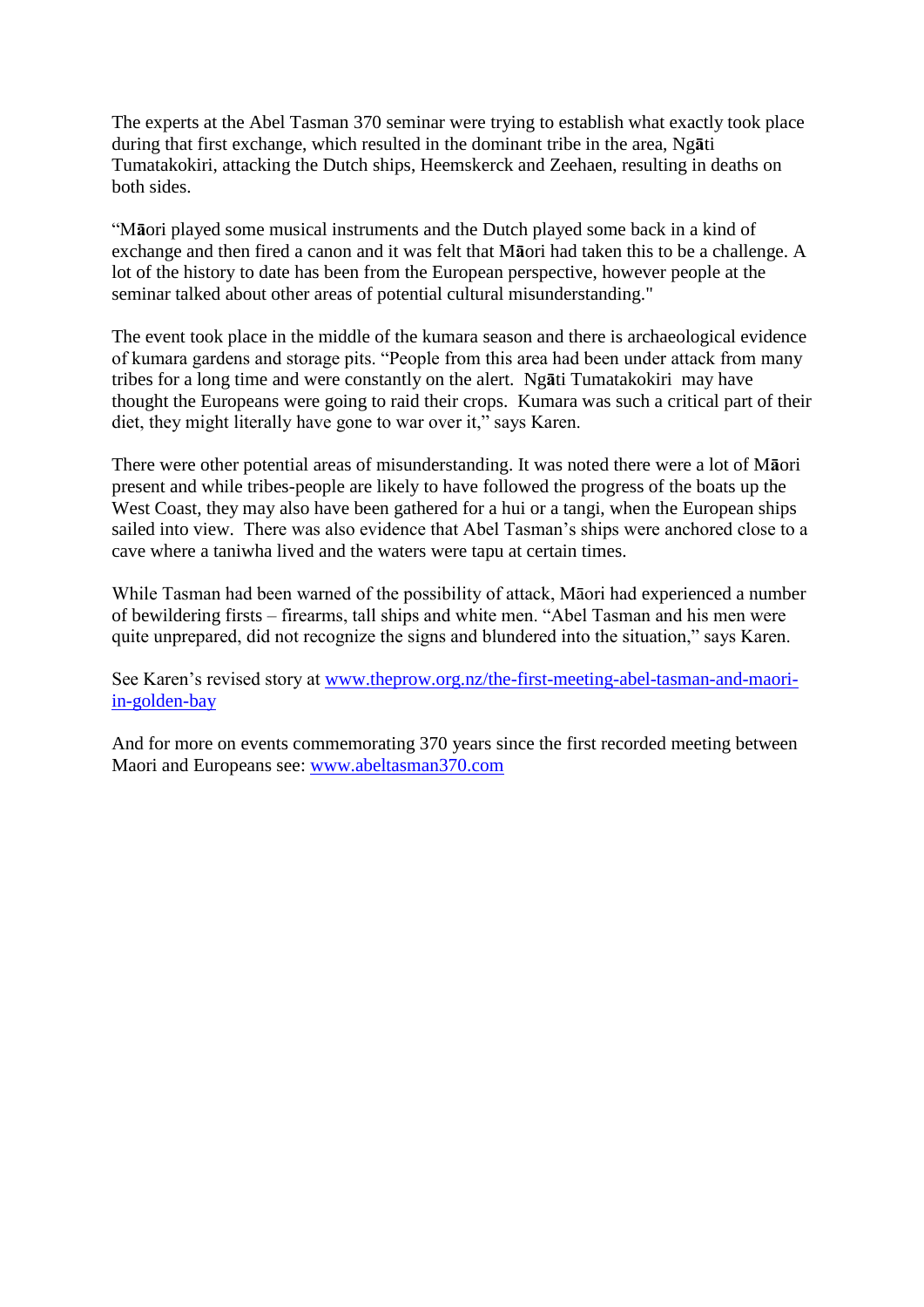## **Of Floods and a Dolphin**



*Nelson/Tasman Floods, December 2011. Rocks Road slip. The Nelson Mail.*

In our last newsletter we promoted two projects, which in different ways, invited people to add images and stories to supplement and enhance Prow stories.

Following Nelson's December 2011 floods, we compiled a story and bibliography featuring as many media resources as we could find about the floods, as well as reference material about major floods in the Nelson region's history. See [http://www.theprow.org.nz/nelson-and](http://www.theprow.org.nz/nelson-and-tasman-floods/)[tasman-floods/](http://www.theprow.org.nz/nelson-and-tasman-floods/)

It's still not too late to add your stories and images to our digital archive. For information on how to submit material, email [info@theprow.org.nz](mailto:info@theprow.org.nz) or ask for assistance at your local Nelson or Tasman library.

The second project was a series of writing workshops to be run by children's author, Gavin Bishop at the Marlborough District Libraries. The new Prow story on the much loved dolphin, Pelorus Jack was to be the inspiration for the budding young writers. Unfortunately staff at the library and Gavin Bishop both found themselves over-committed and the workshops have been indefinitely delayed.

If your class is looking for ideas for fictional writing about early colonial life in the Marlborough Sounds, check these out for stories, characters and atmosphere: <http://www.theprow.org.nz/pelorus-jack/> <http://www.theprow.org.nz/marlborough-sounds-whaling/> <http://www.theprow.org.nz/maori-and-whaling/> <http://www.theprow.org.nz/wreck-of-the-penguin/> <http://www.theprow.org.nz/whekenui-leading-lights/> <http://www.theprow.org.nz/john-and-kurapa-davis/>